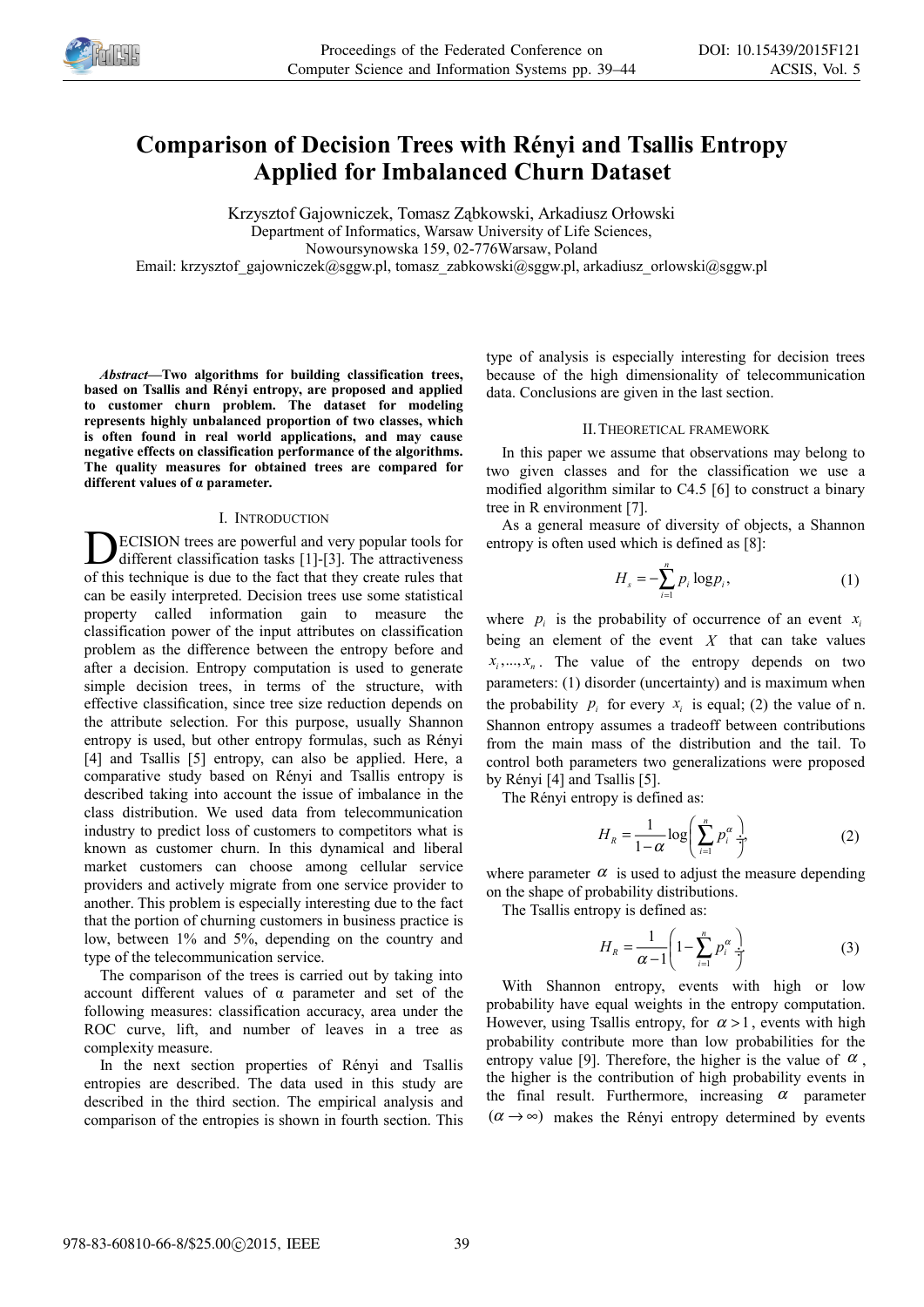with higher probabilities, and lower values of  $\alpha$  coefficient  $(\alpha \rightarrow 0)$  weigh the events more equally, no matter of their probabilities.

The Tsallis and Rényi entropies were successfully applied to many diverse practical problems, showing their high usefulness for accurate classification. For instance, in [10] the authors applied both entropies for variable selection in computer networks intrusion detection, analyzing models detection capabilities while providing a set of attributes coming from the network traffic. Their results showed that selecting attributes based on Rényi and Tsallis entropies can achieve better results as compared to Shannon entropy.

Modified C4.5 decision trees based on Tsallis and Rényi entropies have been tested on several high-dimensional microarray datasets in [11]. The results showed that use of non-standard entropies may be highly recommended for this kind of data.

In [12] the authors addressed the question whether the Rényi entropy is equally suit-able to describe systems with q-exponential behavior, where the use of the Tsallis entropy is relevant. The study confirmed that in this case Tsallis entropy is a more suitable choice than Rényi entropy.

Some other studies considered image segmentation based on Tsallis and Rényi-entropies [13]. Their conclusion was that entropic segmentation can give good results but is highly related to an appropriate choice of the entropic index  $\alpha$ .

# III. THE CHURN DATASET

Customer churn is a term used in the telecommunication industry to describe the customer movement from one provider to another, and the churn management strategy is a process aimed to retain profitable customers [14]. Every year telecommunication industry suffers from a substantial loss of valuable customers to competitors. In this liberal market customers can migrate between telecommunication operators freely. The motivation for churn research is based on the fact that it costs more to recruit new customers than to retain existing ones, especially those high profitable customers. The other motivation is the fact that the average churn at cellular providers is about 25% per year in Europe, according to [15], what means that one fourth of the customers' base is lost each year.

In order to check the performance of the proposed entropies, we conducted the simulations based on the data collection known as "Cell2Cell: The Churn Game" [16] derived from the Center of Customer Relationship Management at Duke University, USA. The data constitute a representative slice of the entire customer database, belonging to an anonymous company operating in the sector of mobile telephony in the United States.

The data contains 71047 observations, wherein each observation corresponds to the individual customer. For each observation 78 variables are assigned, of which 75 potential explanatory variables are used for models construction. All explanatory variables are derived from the same time period, except the binary dependent variable (the values 0 and 1) labeled as "churn", which has been observed

in the period from 31 to 60 days later than the other variables. In the collection there is an additional variable "calibrat" to identify the learning sample and test sample, comprising 40000 and 31047 observations, respectively. Learning sample contains 20000 cases classified as churners (leavers) and 20000 cases classified as non-churners. In the test sample, which is used to check the quality of the constructed model, there is only 1.96% of customers who quit. Such a small percentage of the modeled class can be often found in the business practice.

#### IV. ANALYSIS AND RESULTS

#### *A. Accuracy measures*

To compare the trees obtained for different values of  $\alpha$ we define a set of three measures. These are: (1) AUC (area under the ROC curve), (2) Lift and, (3) Lv (number of leaves in a tree). The first two measures are related to efficiency and effectiveness of the tree and they have been often used for evaluation of classification models in the context of e.g. credit scoring [17], income and poverty determinants [18] or customer insolvency and churn [19]. The last measure Lv expresses a complexity of the tree as the number of its leaves. In this study we will favor small trees which usually lead to simple and general rules, thus having an advantage over other models. Therefore, a good tree will be characterized by the high accuracy of AUC and lift as well as the relatively small number of leaves. In other words we would like to obtain small but efficient structures for churn classification.

Since we deal with a problem of binary classification, the model yields two results: positive and negative. There are four possible outcomes, as shown in Table 1.

In order to construct AUC measure we need to define two indicators:  $Tpr = TP / (TP + FP)$ ,  $Fpr = FP / (FP + TP)$  as well as a ROC curve. As mentioned earlier, each tree's node and leaf has a class assigned based on the share of churn classes. If the share exceeds the decision threshold, usually set to 0.5, a node or a leaf gets a class churn=1 assigned, otherwise class churn=0.

TABLE 1. CONFUSION MATRIX FOR BINARY CLASSIFICATION

| Predicted | <b>Observed</b>      |                      |  |  |  |
|-----------|----------------------|----------------------|--|--|--|
|           | Positives            | Negatives            |  |  |  |
| Positives | True Positives (TP)  | False positives (FP) |  |  |  |
| Negatives | False Negatives (FN) | True Negatives (TN)  |  |  |  |

Defined indicators can be calculated for various values of the decision threshold. The increase of the threshold from 0 to 1 will yield to a series of points ( *Fpr* , *Tpr* ) forming the curve with *Tpr* on horizontal axis and *Fpr* on vertical axis. The curve is named receiver operating characteristics, ROC [20], [21]. The AUC measure is an area under the ROC curve which can be calculated using trapezoidal rule. Theoretically  $AUC \in [0,1]$  and the larger the AUC the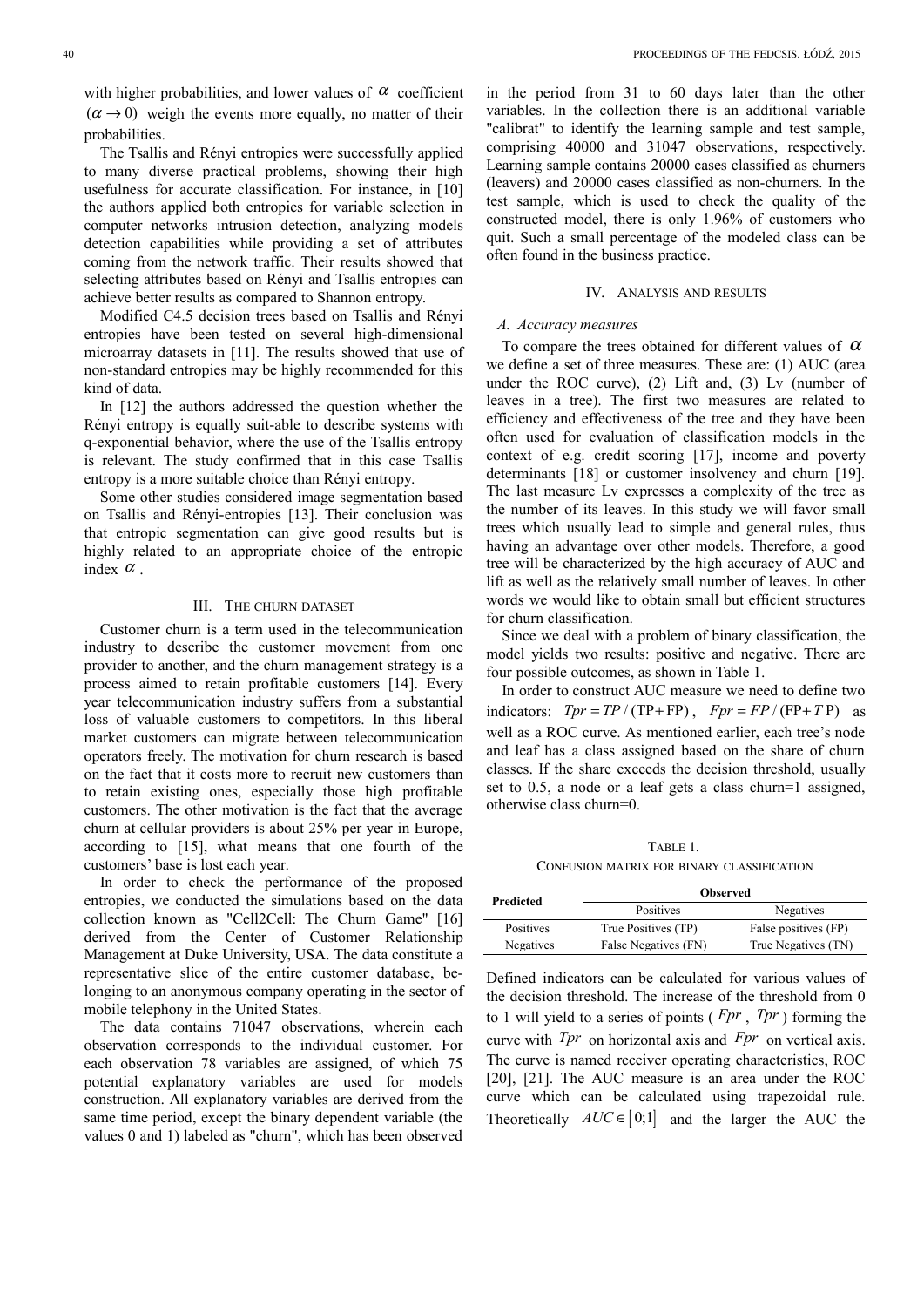closer is the model to the ideal one and the better is its performance.

The lift measure is dictated by the economic considerations, because the telecom operator does not direct the retention campaign to a wide customer base, but focuses on a small percentage of approximately 1-2% of the customer database on a monthly basis, characterized by the highest probability of resignation. For instance, having the total number of customers of approximately 10 million, a group of 1% of customers is equal to 100 thousand customers per month, which would receive the retention offer.

The required input for lift calculation is a validation dataset that has been "scored" by assigning the estimated churn probability to each case. Next, the churn probabilities are sorted in descending order and for a given customers percentage, the measure is calculated in the following manner (for the first percentile) [22]:

$$
Lift_{0.01} = \frac{TP_{0.01}}{TP}
$$
 (4)

The lift measure shows how much more likely we are to receive positive responses (detecting churn customers) in comparison to a random sample of customers.

### *B. Experiments*

Rényi and Tsallis entropy were compared to each other using the modified C4.5 algorithm for decision tree construction which has been applied to churn dataset. The modification of the algorithm concerned mainly the pruning part. The listing *Generate\_decision\_tree* presents the tree growing algorithm.

The algorithm is recursively called so that it works from the bottom of the tree upward, removing or replacing branches to minimize the predicted error on the validation dataset.

In order to obtain the optimal split while growing the tree (see part of the pseudo-code above) the gain ratio should be calculated. The listing *Prune* outlines the pruning process.

The algorithm is recursively called so that it works from the bottom of the tree up-ward, removing or replacing branches to minimize the predicted error on the validation dataset.

The decision trees were trained on training samples which reflected two designs: (1) learning on the balanced dataset (equal proportion of churn and non-churn classes); (2) learning on the imbalanced dataset with the churn rate of 1.96%. Both designs were then checked on the validation sample in which the churn rate was equal to 1.96%, as observed in real population. We considered α starting from 0.5 to 10 by 0.5.

The results obtained on the validation datasets are collected in Tables 2-3. The best results and corresponding values of α parameter differ in each case and can be summarized as follows:

- i. Training the trees on the balanced dataset resulted in better classification performance;
- ii. The Rényi entropy based trees trained on imbalanced dataset generated the splits only for  $\alpha$

**Algorithm**: *Generate\_decision\_tree* **Input**: training samples **D**, list of attributes **L**, attribute\_selection\_method **Output**: decision tree

- /1/ Create a node N
- /2/ **if D** has the same class *C* **then**
- /3/ **return** N as leaf node with class *C* label
- /4/ **if L** is empty **then**
- /5/ **return** N as leaf node with class label that is the most class in **D**
- $/6/$  Choose test-attribute  $\overline{a}$  that has the most Gain-Ratio using attribute\_selection\_method
- /7/ Give node N with test-attribute label
- /8/ Find an optimal split that splits **D** into subsets  ${\bf D}_i$  (*i* = 1,...,*k*)
- $/9$  **foreach**  $i = 1$  to  $k$  **do**
- /10/ Add branch in node N to test-attribute =  $a_i$
- /11/ Make partition for sample **D**i from samples where test-attribute =  $a_i$
- /12/ **if D**i is empty **then**
- /13/ attach leaf node with the most class in **D** /14/ **else** attach node that generate by *Generate\_decision\_tree*(**D**i, attribute-list, test-
- attribute) /15/ **endfor**
- **return** N

equal to 1 and 1.5; all the other  $\alpha$  resulted in no split (Lv=1)

- iii. In general, the Tsallis entropy based trees provided better generalization (smaller number of leaves) and the highest lift (3.612);
- iv. The Rényi entropy based trees provided complex tree structures with questionable generalization abilities (although the high AUC observed).
- v. The Shannon based tree trained on the balanced dataset resulted in high AUC and high lift; however the tree was very complex. The tree trained on the imbalanced dataset did not generate any splits.

The structure of the best tree, in terms of the lift, trained on the balanced dataset using Tsallis entropy is presented in Fig. 1. The tree has 27 leaves on 7 levels (including the root). Each node and each leave has indicated: decision rule, class (TRUE – if churn was observed and FALSE otherwise), and percentage of objects belonging to the majority class.

The first variable used for split was *EQPDYAS* (number of days of the current equipment). If the value of *EQPDYAS* was greater than 302 then the probability of churn increased, forming a group in which the percentage of churners amounted to 56.9%. On the other levels of the tree it was observed that the following variables were useful for detecting churners: *MONTHS* (months in service), *MOU* (mean monthly minutes of use), *RETCALLS* (number of calls previously made to retention team), *RECCHRGE* (mean total recurring charge), *RETACCPT* (number of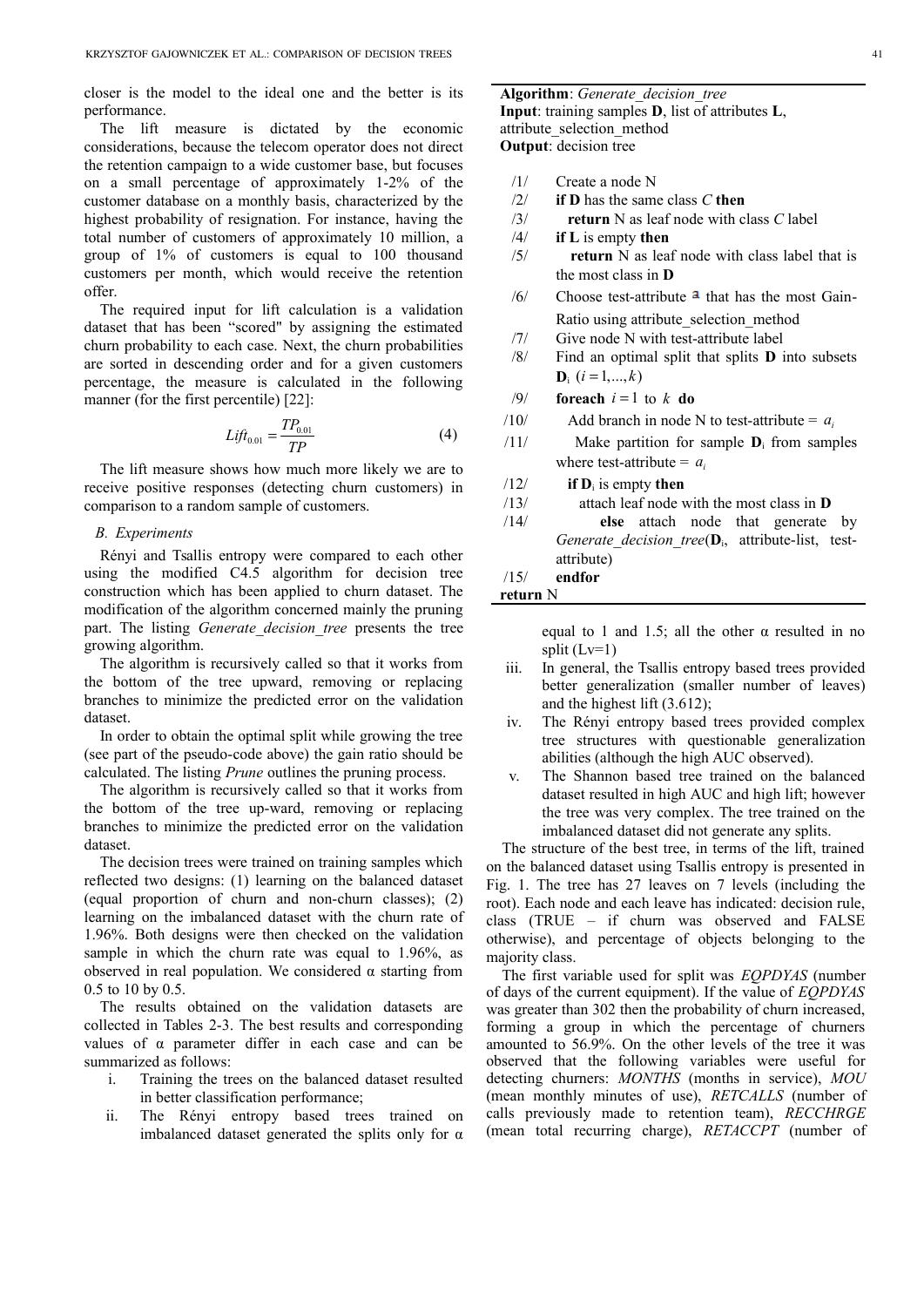*Algorithm: Prune Input: node with an attached subtree, validation samples W Output: pruned tree*

| leafError = estimated leaf error on $W$                       |
|---------------------------------------------------------------|
| <b>if</b> node is a leaf <b>then</b>                          |
| <b>return</b> leaf error                                      |
| else                                                          |
| subtreeError = $\sum_{N_i \in children(node)} Pr$ une $(N_i)$ |
| $branchError = error$ if replaced with most                   |
| frequent branch                                               |
| <b>if</b> leafError is less than branchError and              |
| subtreeError <b>then</b>                                      |
| make this node a leaf                                         |
| $error = leafError$                                           |
| else if                                                       |
| branchError is less than leafError and                        |
| subtreeError <b>then</b>                                      |
| replace this node with the most frequent                      |
| hranch                                                        |
| $error = branchError$                                         |
| else                                                          |
| $error = subtreeError$                                        |
| return error                                                  |

*end*

previous retention offers accepted), *PEAKVCE* (mean number of in and out peak voice calls), *DIRECTAS* (mean number of director assisted calls), *MOUREC* (mean unrounded MOU received voice calls), *CHANGEM* (% change in minutes of use), *CALLWAIT* (mean number of call waiting calls), *INCOME* (customer income), *REVENUE* (mean monthly revenue).

The final leaves contained the high proportion of churners ranging from 54.9% to 100%. Three rules lead to the leaves with 100% of churners. These were:

Rule  $1 - EOPDAYS \le 302 \& MONTHS \le 10 \&$ *RECCHRGE* <= 37.8775 & *RETACCPT* > 0 & *DIRECTAS*  $\leq$  2.2275;

Rule  $2 - EQPDAYS > 302$  & *MONTHS*  $\leq 12$  & *RETCALLS* > 0 & *PEAKVCE* > 122.33 & *MOUREC* > 86.35 & *RETACCPT* <= 0;

Rule 3 – *EQPDAYS* > 302 & *MONTHS* > 12 & *MOU* <= 6 & *MOU* > 0 & *EQPDAYS* <= 375 & *CHANGEM* > -3.25.

The results presented in this paper are encouraging and provide high accuracy of classification, when compared to similar studies on this dataset. For example, the authors in [23] as an assessment of the quality of the model, chose lift in the first decile, which was equal to 2.61 for the best model. Finally, in our previous study [24] we obtained lift of 3.11 for the first percentile using C&RT tree on the same dataset, while current study delivers improved results.

TABLE 2. RESULTS ON VALIDATION DATASET WHEN TRAINING THE TREE ON BALANCED DATASET. THE BEST RESULTS FOR EACH ACCURACY MEASURES ARE PRESENTED IN BOLD

| <b>Tsallis</b> |       |                |    | Rényi |       |    |  |
|----------------|-------|----------------|----|-------|-------|----|--|
| Alpha          | AUC   | Lift           | Lv | AUC   | Lift  | Lv |  |
| 0,5            | 61,32 | 2,463          | 25 | 59,66 | 1,313 | 25 |  |
| 1              | 61,55 | 2,627          | 33 | 60,83 | 1,642 | 29 |  |
| 1,5            | 61,95 | 1,806          | 31 | 61,23 | 1,642 | 30 |  |
| 2              | 60,62 | 1,313          | 34 | 61,13 | 3,284 | 39 |  |
| 2,5            | 60,86 | 1,313          | 35 | 61,30 | 2,791 | 38 |  |
| 3              | 61,32 | 3,284          | 35 | 62,20 | 2,463 | 42 |  |
| 3,5            | 61,97 | 3,119          | 33 | 61,88 | 3,119 | 45 |  |
| 4              | 61,83 | 3,448          | 35 | 62,73 | 1,642 | 46 |  |
| 4,5            | 61,21 | 2,463          | 28 | 61,34 | 1,149 | 47 |  |
| 5              | 62,02 | 2,463          | 31 | 61,29 | 1,806 | 46 |  |
| 5,5            | 61,17 | 2,134          | 34 | 63,04 | 0,985 | 41 |  |
| 6              | 60,77 | 3,119          | 30 | 62,05 | 1,149 | 43 |  |
| 6,5            | 61,17 | 3,612          | 27 | 63,03 | 1,642 | 41 |  |
| 7              | 58,74 | 2,298          | 19 | 62,53 | 0,985 | 39 |  |
| 7,5            | 61,11 | 3,284          | 26 | 62,68 | 1,313 | 42 |  |
| 8              | 61,12 | 3,448          | 22 | 62,19 | 1,313 | 42 |  |
| 8,5            | 61,27 | 2,791          | 23 | 62,46 | 1,642 | 38 |  |
| 9              | 60,50 | 2,463          | 20 | 62,34 | 1,477 | 45 |  |
| 9,5            | 61,22 | 2,791          | 22 | 62,49 | 1,477 | 44 |  |
| 10             | 60,84 | 3,119          | 12 | 59,66 | 1,313 | 25 |  |
|                |       | <b>Shannon</b> |    |       |       |    |  |
|                | 62,98 | 3,248          | 82 |       |       |    |  |

#### TABLE 3.

RESULTS ON VALIDATION DATASET WHEN TRAINING THE TREE ON IMBALANCED DATASET. THE BEST RESULTS FOR EACH ACCURACY MEASURES ARE PRESENTED IN BOLD

| <b>Tsallis</b> |       |         |    | Renyi |       |    |
|----------------|-------|---------|----|-------|-------|----|
| Alpha          | Auc   | Lift    | Lv | Auc   | Lift  | Lv |
| 0,5            | 50,00 | 1,000   | 1  | 50,00 | 1,000 | 1  |
| 1              | 58,99 | 2,791   | 10 | 60,83 | 2,463 | 29 |
| 1,5            | 58,35 | 2,298   | 9  | 58,89 | 2,955 | 6  |
| $\overline{2}$ | 59,39 | 2,627   | 11 | 50,00 | 1,000 | 1  |
| 2,5            | 58,98 | 2,791   | 7  | 50,00 | 1,000 | 1  |
| 3              | 57,87 | 1,970   | 6  | 50,00 | 1,000 | 1  |
| 3,5            | 58,10 | 2,791   | 7  | 50,00 | 1,000 | 1  |
| 4              | 58,24 | 2,955   | 11 | 50,00 | 1,000 | 1  |
| 4,5            | 50,00 | 1,000   | 1  | 50,00 | 1,000 | 1  |
| 5              | 58,36 | 1,970   | 11 | 50,00 | 1,000 | 1  |
| 5,5            | 57,75 | 2,463   | 7  | 50,00 | 1,000 | 1  |
| 6              | 58,44 | 2,627   | 7  | 50,00 | 1,000 | 1  |
| 6,5            | 50,00 | 1,000   | 1  | 50,00 | 1,000 | 1  |
| 7              | 56,44 | 2,134   | 8  | 50,00 | 1,000 | 1  |
| 7,5            | 50,00 | 1,000   | 1  | 50,00 | 1,000 | 1  |
| 8              | 58,12 | 2,791   | 7  | 50,00 | 1,000 | 1  |
| 8,5            | 50,00 | 1,000   | 1  | 50,00 | 1,000 | 1  |
| 9              | 50,00 | 1,000   | 1  | 50,00 | 1,000 | 1  |
| 9,5            | 50,00 | 1,000   | 1  | 50,00 | 1,000 | 1  |
| 10             | 50,00 | 1,000   | 1  | 50,00 | 1,000 | 1  |
|                |       | Shannon |    |       |       |    |
|                | 50,00 | 1,000   | 1  |       |       |    |

#### V. SUMMARY AND CONCLUDING REMARKS

In this paper, an evaluation of Rényi and Tsallis entropy applied to customer churn in telecommunication industry is performed. In particular, the modified C4.5 decision tree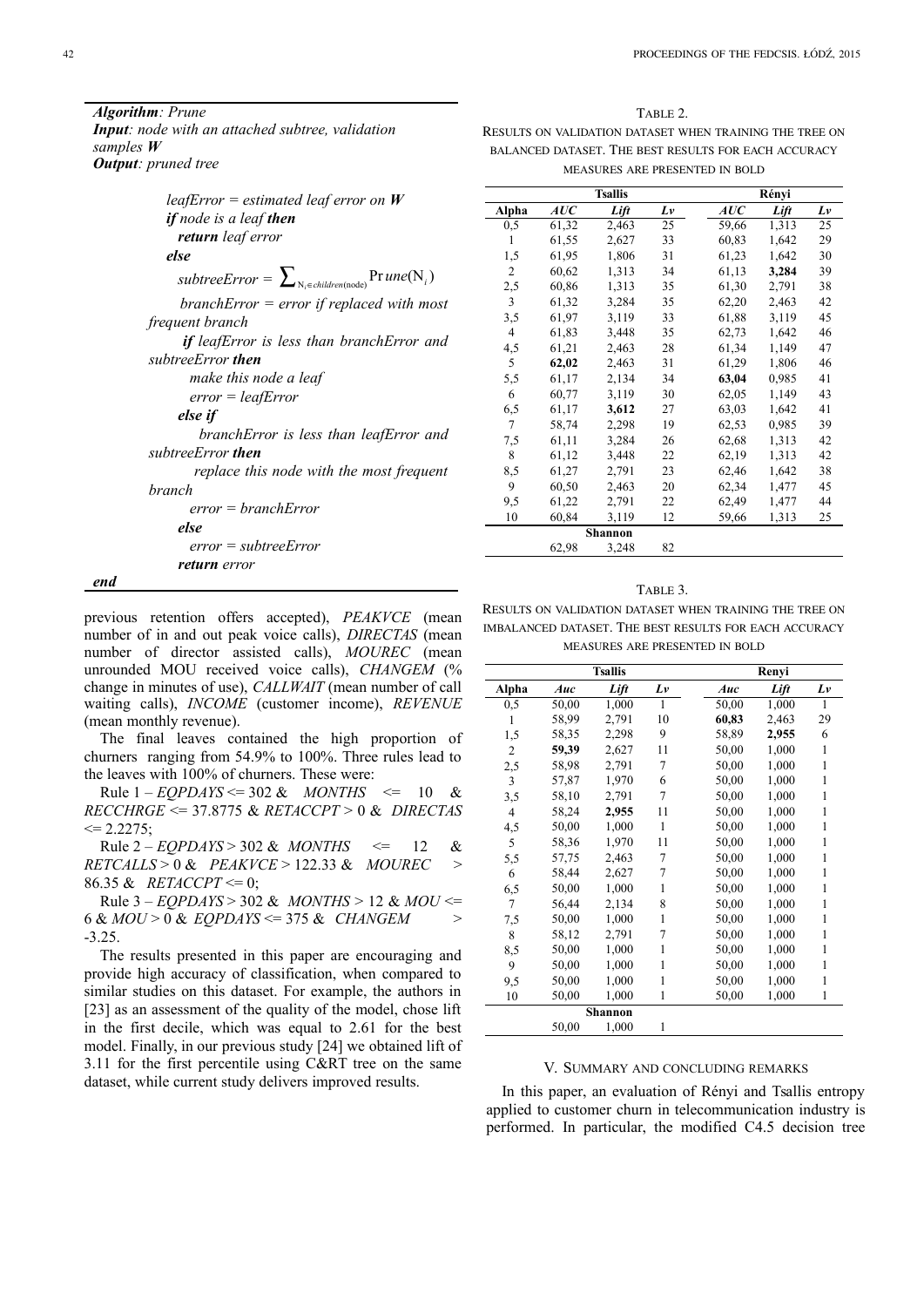|                          |                         | ROOT FALSE 0.5 TRUE 0.5  EQPDAYS <= 302 FALSE 0.603  MONTHS <= 10 FALSE 0.677  RECCHRGE <= 37.8775 FALSE 0.548  RETACCPT <= 0 FALSE 0.553 |                                                     |                            |                             |
|--------------------------|-------------------------|-------------------------------------------------------------------------------------------------------------------------------------------|-----------------------------------------------------|----------------------------|-----------------------------|
|                          |                         |                                                                                                                                           | <b>IRETACCPT &gt; 0 TRUE 0.933</b>                  | DIRECTAS <= 2.2275 TRUE 1  |                             |
|                          |                         |                                                                                                                                           |                                                     | DIRECTAS > 2.2275 FALSE 1  |                             |
|                          |                         | RECCHRGE > 37.8775 FALSE 0.71                                                                                                             |                                                     |                            |                             |
|                          |                         |                                                                                                                                           |                                                     |                            |                             |
|                          | MONTHS > 10 FALSE 0.549 | $MONTHS \leq 15$ TRUE 0.569                                                                                                               | MOU <= 25.25 TRUE 0.845                             | MOUREC > 5.86 FALSE 1      |                             |
|                          |                         |                                                                                                                                           |                                                     | MOUREC <= 5.86TRUE 0.882   |                             |
|                          |                         |                                                                                                                                           |                                                     |                            |                             |
|                          |                         |                                                                                                                                           | MOU > 25.25 TRUE 0.562                              | CREDITDE <= 0 TRUE 0.587   |                             |
|                          |                         | MONTHS > 15 FALSE 0.604                                                                                                                   |                                                     | CREDITDE > 0 FALSE 0.549   |                             |
|                          |                         |                                                                                                                                           |                                                     |                            |                             |
| EQPDAYS > 302 TRUE 0.569 | MONTHS <= 12 TRUE 0.64  | RETCALLS <= 0 TRUE 0.635                                                                                                                  | MOU > 32.75 TRUE 0.624                              | CHANGEM <= - 49 TRUE 0.677 |                             |
|                          |                         |                                                                                                                                           |                                                     | CHANGEM > -49 TRUE 0.594   | CALLWAIT <= 23 TRUE 0.596   |
|                          |                         |                                                                                                                                           |                                                     |                            | CALLWAIT > 23 FALSE 1       |
|                          |                         |                                                                                                                                           |                                                     |                            |                             |
|                          |                         |                                                                                                                                           | MOU <= 32.75 TRUE 0.76                              | MOU <= 0.25 TRUE 0.896     | RECCHRGE <= 6.75 FALSE 0.5  |
|                          |                         |                                                                                                                                           |                                                     |                            | RECCHRGE > 6.75 TRUE 0.952  |
|                          |                         |                                                                                                                                           |                                                     |                            |                             |
|                          |                         |                                                                                                                                           |                                                     | MOU > 0.25 TRUE 0.712      |                             |
|                          |                         | RETCALLS > 0 TRUE 0.87                                                                                                                    | PEAKVCE <= 122.33 TRUE 0.926 MOU <= 7.75 TRUE 0.625 |                            |                             |
|                          |                         |                                                                                                                                           |                                                     | MOU > 7.75 TRUE 0.959      | INCOME <= 7 TRUE 0.986      |
|                          |                         |                                                                                                                                           |                                                     |                            | INCOME > 7 FALSE 0.5        |
|                          |                         |                                                                                                                                           |                                                     |                            |                             |
|                          |                         |                                                                                                                                           | PEAKVCE > 122.33 TRUE 0.632                         | MOUREC <= 86.35 FALSE 1    |                             |
|                          |                         |                                                                                                                                           |                                                     | MOUREC > 86.35 TRUE 0.8    | RETACCPT <= 0 TRUE 1        |
|                          |                         |                                                                                                                                           |                                                     |                            | RETACCPT > 0 FALSE 0.75     |
|                          | MONTHS > 12 TRUE 0.552  | MOU <= 6 TRUE 0.679                                                                                                                       | MOU <= 0 TRUE 0.796                                 |                            |                             |
|                          |                         |                                                                                                                                           |                                                     |                            |                             |
|                          |                         |                                                                                                                                           | MOU > 0 TRUE 0.552                                  | EQPDAYS <= 375 TRUE 0.938  | CHANGEM <= - 3.25 FALSE 0.5 |
|                          |                         |                                                                                                                                           |                                                     |                            | CHANGEM > -3.25 TRUE 1      |
|                          |                         |                                                                                                                                           |                                                     | EQPDAYS > 375 TRUE 0.537   | REVENUE <= 1.78 FALSE 0.909 |
|                          |                         |                                                                                                                                           |                                                     |                            | REVENUE > 1.78 TRUE 0.549   |
|                          |                         | MOU > 6 TRUE 0.546                                                                                                                        |                                                     |                            |                             |
|                          |                         |                                                                                                                                           |                                                     |                            |                             |

Fig. 1. Decision tree based on Tsallis entropy for  $\alpha = 6.5$  trained on the balanced data.